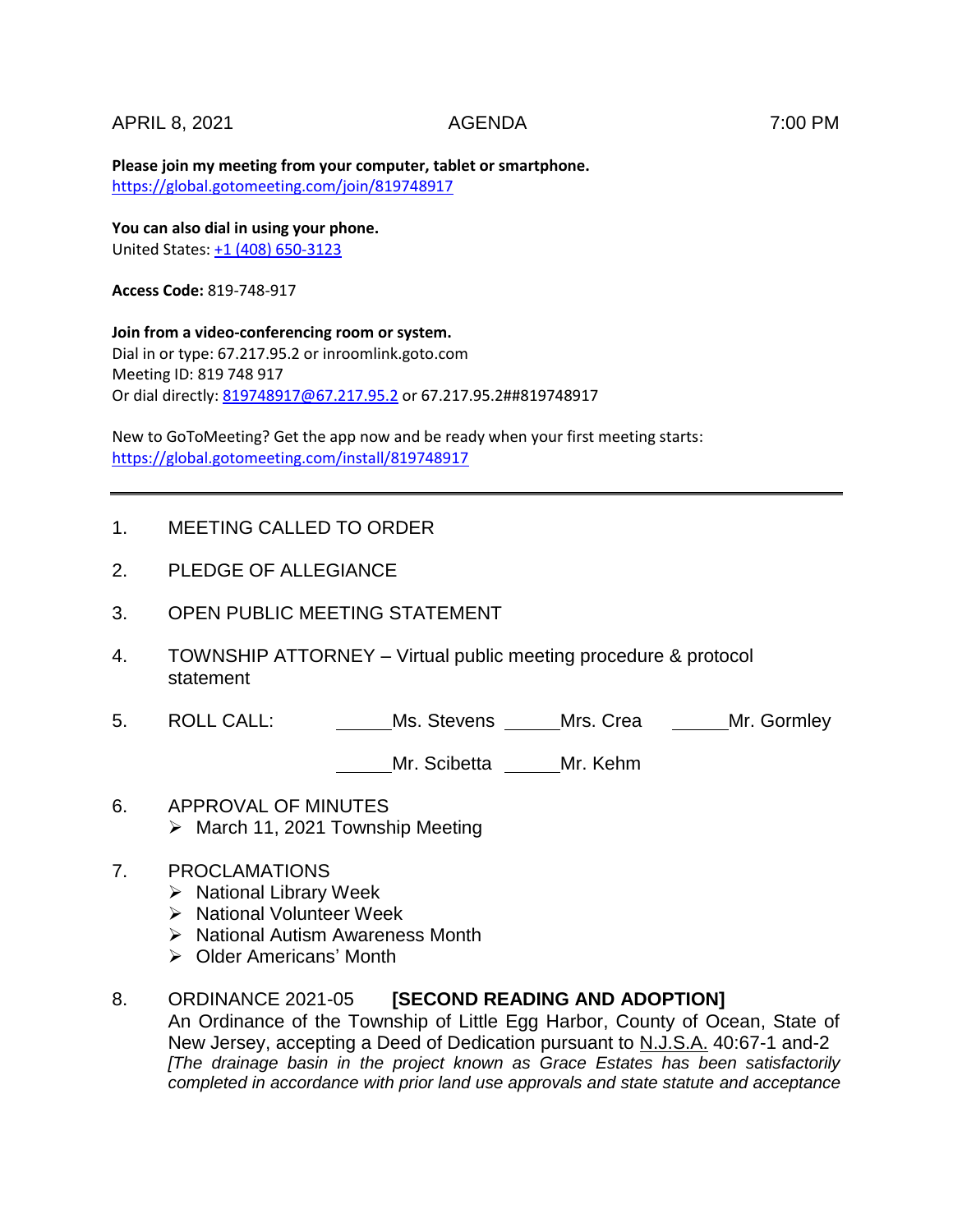*of said drainage basin and the maintenance thereof by the Township is in the public's interest.]*

9. ORDINANCE 2021-06 **[SECOND READING AND ADOPTION]** An Ordinance of the Township of Little Egg Harbor, County of Ocean, State of New Jersey, providing for the renovation of and improvements to the Township of Little Egg Harbor Sports Complex and appropriating \$2,000,000 therefor and providing for the issuance of \$1,900,000 in bonds or notes of the Township of Little Egg Harbor to finance the same

*[The improvements authorized and the purposes for which the bonds or notes are to be issued consist of the renovation of and improvements to the Township Sports Complex, including, but not limited to, various renovations and improvements to soccer and football fields, together with all purposes necessary, incidental or appurtenant thereto.]*

# 10. ORDINANCE 2021-07 **[SECOND READING AND ADOPTION]**

An Ordinance of the Township of Little Egg Harbor, County of Ocean, State of New Jersey, amending Chapter 277 of the Township Code of the Township of Little Egg Harbor, entitled "Qualified Private Communities"

*[This amendment clarifies the standards by which the Township provides certain services under N.J.S.A. 40:67-23.1 as to certain private roads, and to update citations.]*

11. Ordinance 2021-08 **[FIRST READING AND INTRODUCTION]** An Ordinance of the Township of Little Egg Harbor, County of Ocean, State of New Jersey, vacating all of the right, title and interest of the Township in a portion of 6<sup>th</sup> Avenue, off County Route 539, that traverses Block 251 Lots 1.02 & 3 and Block 243 Lot 5

## 12. CONSENT AGENDA

*A Consent Agenda includes Resolutions which are not controversial and do not require individual discussion. The Consent Agenda is moved, seconded, and voted upon as one item by the Governing Body.* 

- 2021-92 Accepting the resignation of and authorizing the compensation of accumulated time to Daniel Schnepp
- 2021-93 Authorizing advertisement for bids for private property removal and/or demolition *[Bids will be received for the removal and/or demolition of 50 West Raritan Drive.]*

2021-94 Reinstatement of installment plans for delinquent special assessment plans affecting properties in Mystic Island Maintenance Dredging Project Phase 1 – Radio Road East and Osborn Island Maintenance Dredging Project [This resolution authorizes the Tax Collector to reinstate the installment plan for

delinquent payments on said special assessments, up and until November 10, 2021, so long as said property pays the amount of the delinquent payment and any interest on the delinquent payment that has accrued from the date that the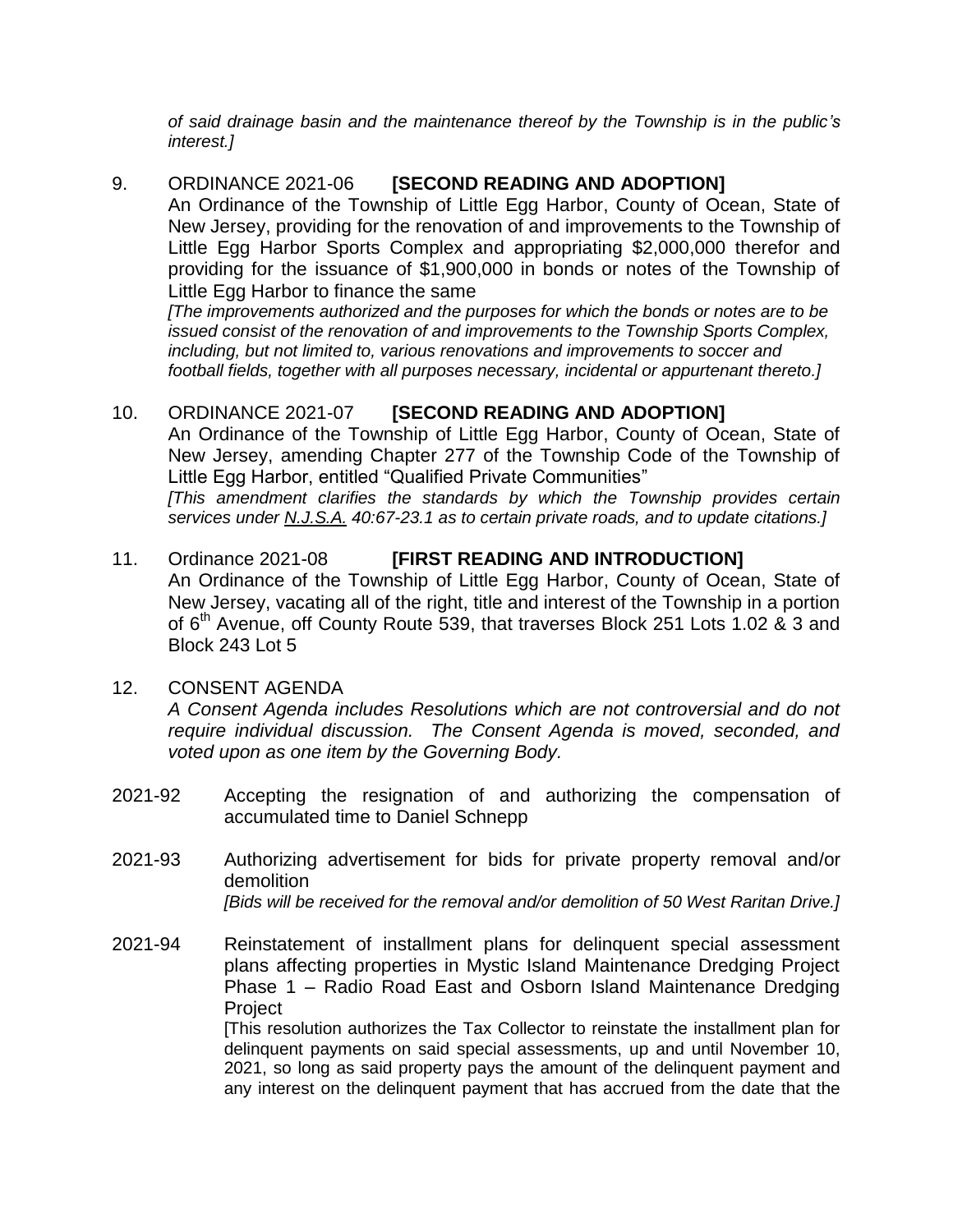installment was due and payable until the date that payment of the delinquent installment is made.]

- 2021-95 Authorizing the adoption of an emergency temporary budget for the year 2021 *[N.J.S.A. 40A:4-20 provides that, in addition to temporary appropriations necessary for the period prior to the adoption of the budget and regular appropriations, the governing body may make emergency temporary appropriations for any purposes for which appropriations may lawfully be made*  for the period between the beginning of the current fiscal year and the date of the *adoption of the budget for the current fiscal year.]*
- 2021-96 Authorizing the execution of an addendum to the OCCARES Grant Program Agreement with the County of Ocean *[This addendum allows the Township to continue to seek reimbursement for COVID-19 related costs and expenses through December 31, 2021 or until such funds are depleted.]*
- 2021-97 Authorizing the Governor's Council on Alcoholism and Drug Abuse Fiscal Grant Cycle July 2020 – June 2025 *[The joint Municipal Alliance Committee consists of Eagleswood, Little Egg Harbor and Tuckerton and was established to educate and engage residents, local government and law enforcement officials, schools, nonprofit organizations, the faith community, parents, youth and other allies in efforts to prevent alcoholism and drug abuse.]*
- 2021-98 Authorizing the execution of an Indemnification and Hold Harmless Agreement, and execution of a General Permit 24 CAFRA Application, as to Block 326.216, Lots 22 and 23.01 *[As owner of a 10-foot wide drainage easement in and along the premises at Block 326.16, Lot 22 and Lot 23.01, the Township authorizes the execution of a CAFRA General Permit 24 Application for bank stabilization and wetland enhancement made by David and Janet Fuller, and Michael and Jennie Shatynski, contingent upon the execution by the Fullers and Shatynskis of an Indemnification and Hold Harmless Agreement.]*
- 2021-99 Supporting the application to the New Jersey Department of Transportation ("NJDOT") by the County of Ocean for street intersection improvement and a four (4) ton weight limit on Center Street from Oak Lane to Route 9 *[In response to the requests from the Township, the County of Ocean intends to establish a four ton weight limit restriction, and make modifications to the intersection of Center Street and Route 9, with the intent to provide an additional barrier to using Center Street as a cut though by requiring vehicles to make a left turn from Route 9 southbound onto Maple Avenue and a right onto Center Street.]*